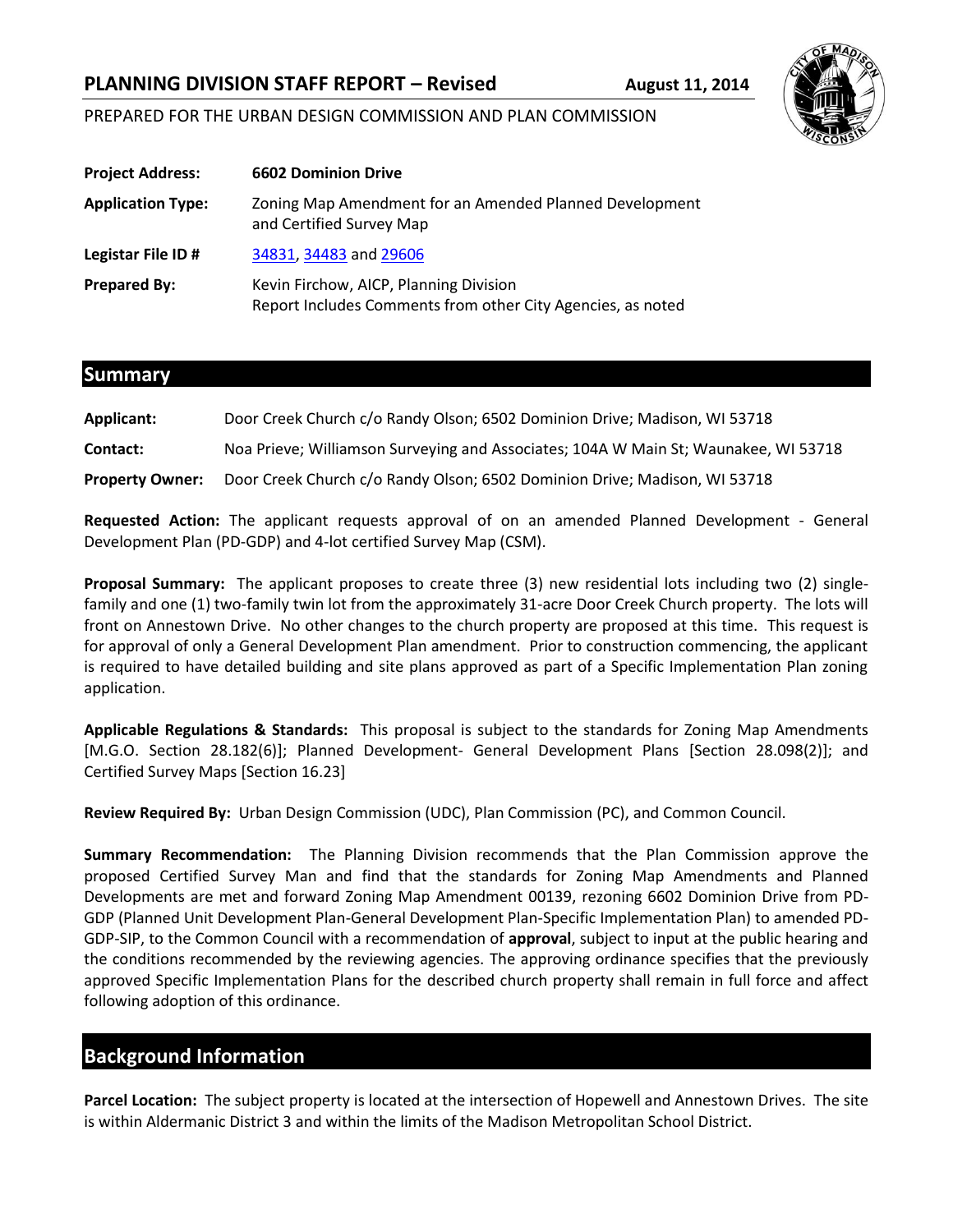**Existing Conditions and Land Use:** The subject site includes the existing church and related site improvements.

#### **Surrounding Land Use and Zoning:**

North: Single-Family homes, zoned PD (Planned Development);

- South: Balance of the Door Creek Church property with undeveloped properties, zoned CN (Conservancy) beyond;
- East: Single-Family homes, zoned PD; and
- West: Single-Family homes, zoned SR-C1 (Suburban Residential-Consistent 1).

**Adopted Land Use Plan:** The Comprehensive Plan recommends "special-institutional" uses for this site. That recommendation includes large community-serving places of assembly and worship. The more specific Sprecher Neighborhood Development Plan also recommends "Institutional" uses for this site.

**Zoning Summary:** The property is an existing Planned Development (PD).

**Environmental Corridor Status:** The subject site is not located in a mapped environmental corridor.

**Public Utilities and Services:** This property is served by a full range of urban services.

# **Previous Approvals**

The site is part of the Reston Heights Neighborhood, approved as a Planned Unit Development (PUD) in November 1998. The General Development Plan (GDP) and the first phase Specific Implementation Plan (SIP) approving the existing church were approved in 1999. That approval included the existing improvements and identified several future development phases. An addition to the Church was approved as an SIP amendment in 2013.

# **Project Description, Analysis, and Conclusion**

The applicant, the Door Creek Church, has submitted two related requests. The first request is to amend the underlying Planned Development-General Development Plan (PD-GDP) zoning to establish the basic right of use for three (3) new residential lots fronting onto Annestown Drive. Currently, this portion of the site is undeveloped. The second request is to approve a four (4) lot certified survey map (CSM) creating the three (3) aforementioned residential lots and one (1) larger lot for the balance of the church site.

The three (3) proposed residential lots consist of two (2) 8,740 square foot single-family lots and one (1) 13,280 square foot two-family lot. Aside from the existing church, the surrounding properties consist of single-family lots of approximately this same size. At the suggestion of staff, the applicant has incorporated specific design standards into their proposed zoning text. These standards match those approved for the surrounding properties as part of the Reston Heights Planned Development. As a planned development, the design standards are unique to that development. Those standards include setbacks, useable open space, landscaping, and architectural standards.

The applicant has decided to proceed only with the General Development Plan (GDP) at this time. If approved, this revised GDP would establish the basic right of use for the new lots. Detailed site and building plans will be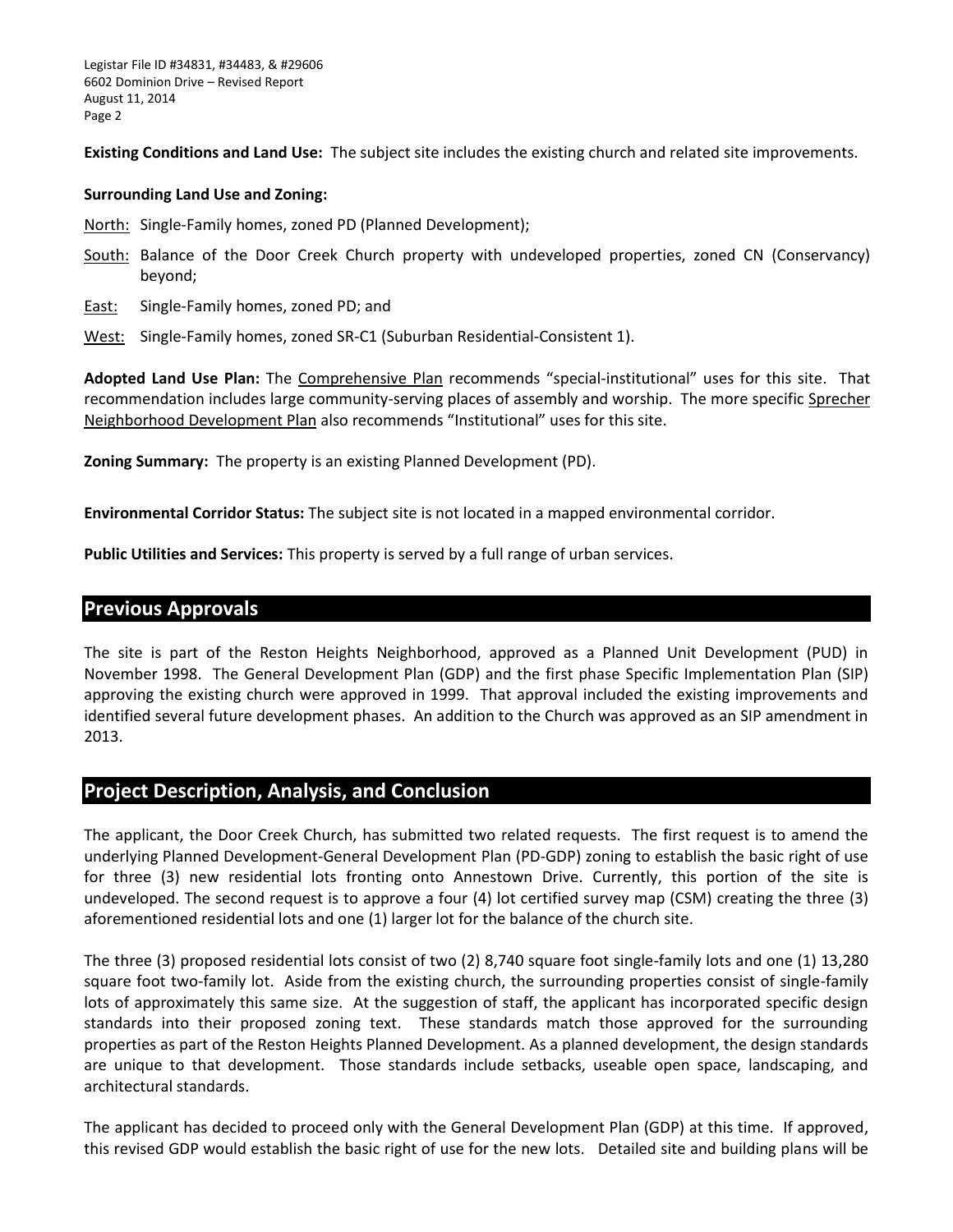Legistar File ID #34831, #34483, & #29606 6602 Dominion Drive – Revised Report August 11, 2014 Page 3

required as part of a separate zoning application for a Specific Implementation Plan (SIP) prior to building permits being issued. In addition to the CSM, this application includes a basic site plan depicting the lots and their setbacks. As a condition of approval, staff requests clarifications to the Zoning text are provided to specify that the two family twin homes, the church and associated uses remain permitted as part of the underlying GDP.

The Comprehensive Plan and the Sprecher Neighborhood Development Plan recommend institutional uses for the subject property. These recommendations reflect the existing boundaries of the Door Creek Church property. Low Density Development is recommended on the surrounding properties including other sites that abut the church.

Staff believes that the proposed lots are consistent with the established development pattern and that the approval standards for Zoning Map Amendments, Planned Development-General Development Plans, and Land Divisions can be met.

## **Recommendation**

# **Planning Division Recommendation** (Contact Kevin Firchow, 266-5974)

The Planning Division recommends that the Plan Commission approve the proposed Certified Survey Map and find that the standards for Zoning Map Amendments and Planned Developments are met and forward Zoning Map Amendment 00139, rezoning 6602 Dominion Drive from PD-GDP (Planned Unit Development Plan-General Development Plan-Specific Implementation Plan) to Amended PD-GDP-SIP, to the Common Council with a recommendation of **approval**, subject to input at the public hearing and the conditions recommended by the reviewing agencies. The approving ordinance specifies that the previously approved Specific Implementation Plans for the described church property shall remain in full force and affect following adoption of this ordinance.

**Recommended Conditions of Approval | Major/Non-Standard Conditions are Shaded.** 

#### **Planning Division**

1. The applicant works with Planning and Zoning staff on the final zoning text to ensure that the proposed uses and the existing church are properly included in the list of permitted uses. Information shall be approved by staff.

#### **City Engineering Division** (Contact Janet Schmidt, 261-9688)

#### *Zoning Map Amendment Comments:*

- 2. The pending Certified Survey Map application for this property shall be completed and recorded with the Dane County Register of Deeds (ROD) prior to issuance of any building permits. When the recorded CSM image is available from the ROD, the Assessor's Office can then create the new Address-Parcel-Owner (APO) data in GEO so that the Accela system can upload this data and permit issuance made available for this new land record.
- 3. The applicant shall submit, prior to plan sign-off, digital PDF files to the Engineering Division. The digital copies shall be to scale, and shall have a scale bar on the plan set. (POLICY and MGO 37.09(2)) PDF submittals shall contain the following information: a) building footprints, b) internal walkway areas, c)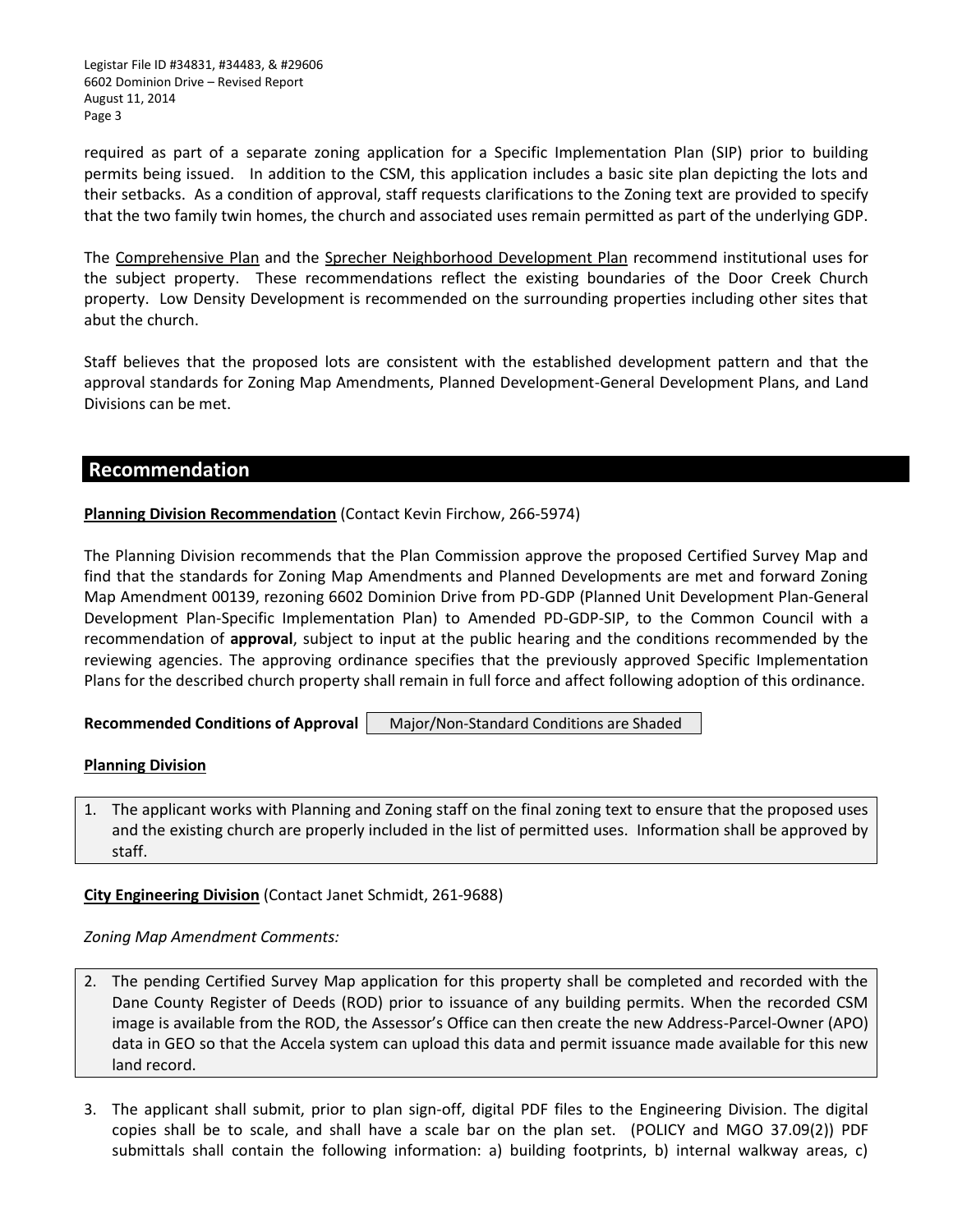internal site parking areas, d) lot lines and right-of-way lines, e) Street names, f) Stormwater Management Facilities, and g) detail drawings associated with stormwater management facilities (including if applicable planting plans).

- 4. All outstanding Madison Metropolitan Sewerage District (MMSD) are due and payable prior Engineering sign-off, unless otherwise collected with a Developer's / Subdivision Contract. Contact Janet Schmidt (608- 261-9688) to obtain the final MMSD billing a minimum of two (2) working days prior to requesting City Engineering signoff. (MGO 16.23(9)(d)(4))
- 5. Each unit of a duplex building shall be served by a separate and independent sanitary sewer lateral.

## *CSM Comments:*

- 6. Applicant shall be aware that the Architectural Control Committee created per Restrictions for Reston Heights may have separate private approval review control as per re-subdivision requirements within Document No. 3181291 and any amendments recorded thereafter.
- 7. In reviewing the standard detail on the plat of Reston Heights, the majority Utility Easements along the perimeter of this CSM should be 12 feet wide where they were not originally centered on common lot lines. Applicant shall review the plat and revise the easement widths at appropriate locations on this CSM.
- 8. The coordinate values for the South 1/4 corner of Section 1 shown on the CSM do not match the coordinate values of record by the City of Madison per record control records. The corner shall note the record coordinate values and the record bearing of the quarter line shall be shown of N 89°25'56" E under the measured value.
- 9. The detail on sheet 3 for the Timber Edged Garden looks to be considerably less than 9.5 feet from the property line. Confirm the dimension and modify as necessary.
- 10. Use different line types for the Electric Easement per Document No. 3253959 and Sidewalk Easement per the plat of Reston Heights. The location of the different easements is difficult to discern.
- 11. The "20' Wide Easement for Sidewalk and Landscaping" shall be revised to read "20' Wide Easement for Public Sidewalk and Private Landscaping" as per correction instrument recorded as Document No. 3341409. Revise the note at two locations on sheet 4.
- 12. Note "recorded as" dimensions for the limits of the Public Storm Water Management Easement per Document No. 4998434. Also, the southeastern most dimension of 175.73 appears to be in error and should be 131.07 feet per the document. Revise and necessary to correct the error.
- 13. Remove Note 1 on Sheet 5, as a Title Report has been used.
- 14. Add the standard lot drainage note per MGO Section 16.23(8)(9)(b)2. This will release current drainage easements and create the required new easements for this CSM.
- 15. Correct the spelling of "recorded" on line one of Note 5 on Sheet 5.
- 16. Add a note "Subject to Declaration of Conditions and Covenants per Document No. 3481381.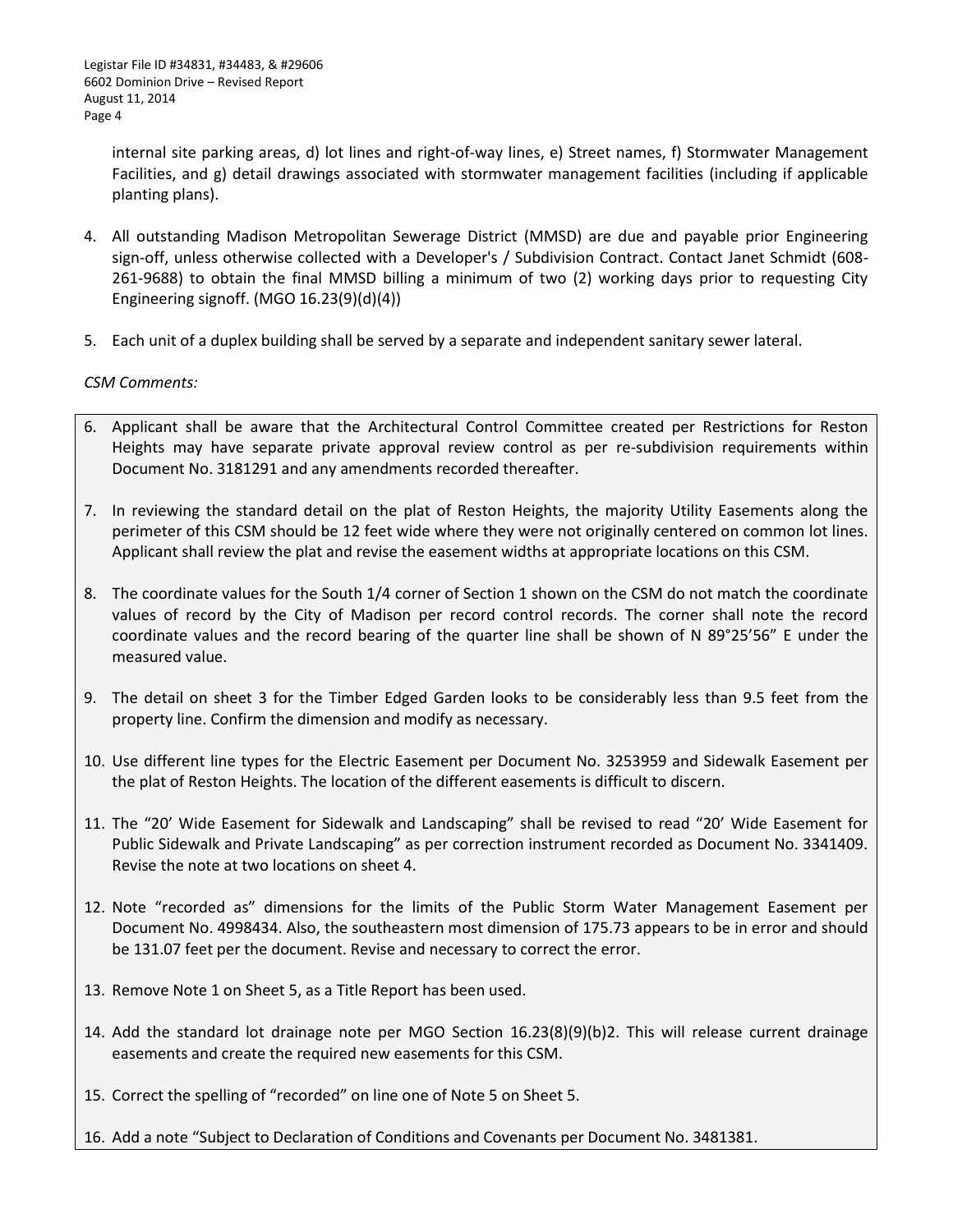- 17. Modify the Consent of Mortgagee Certificate to reflect the Door Creek Church, Inc. f/k/a Buckeye Evangelical Free Church, Inc as noted in the Title Report.
- 18. Storm sewer stubbed into the property on Annestown Drive shall be extended to the rear of new Lots 2, 3 and 4; and a drainage system designed, approved, and installed prior to the lot holds being released for these new lots.
- 19. Proposed Lots 2, 3, and 4 shall install sewer laterals as needed.
- 20. A minimum of 2 working days prior to requesting City Engineering signoff on the plat, the applicant shall contact Janet Schmidt (261-9688) to obtain the final stormwater utility charges that are due and payable prior to subdivision of the properties. The stormwater utility charges (as all utility charges) are due for the previous months of service. All charges shall be cleared prior to the land division (and subsequent obsolesces of the existing parcel).
- 21. All outstanding Madison Metropolitan Sewerage District (MMSD) and City of Madison sanitary sewer connection charges are due and payable prior to City Engineering Division sign-off, unless otherwise collected with a Developer's/ Subdivision Contract. Contact Janet Schmidt (261-9688) to obtain the final MMSD billing a minimum of 2 working days prior to requesting City Engineering signoff.
- 22. Wisconsin Administrative Code A-E 7.08 identifies when Public Land System (PLS) tie sheets must be filed with the Dane County Surveyor's office. The Developer's Surveyor and/or Applicant must submit copies of required tie sheets or condition reports for all monuments, including center of sections of record, used in this survey, to Eric Pederson, City Engineering. If a new tie sheet is not required under A-E 7.08, Engineering requests a copy of the latest tie sheet on record with Dane County Surveyor's office. The Applicant shall identify monument types on all PLS corners included on the Plat. Note: Land tie to two PLS corners required.
- 23. In accordance with Section s. 236.18(8), Wisconsin Statutes, the applicant shall reference City of Madison WCCS Dane Zone 1997Coordinates on all PLS corners on the plat in areas where this control exists. The surveyor shall identify any deviation from City Master Control with recorded and measured designations. The City has established WCCS, Dane Zone Coordinates on all PLS corners within its corporate boundary. Visit the City Engineering Division website for current tie sheets and control data [\(http://gis.ci.madison.wi.us/Madison\\_PLSS/PLSS\\_TieSheets.html\)](http://gis.ci.madison.wi.us/Madison_PLSS/PLSS_TieSheets.html). If a surveyor encounters an area without a published WCCS Dane Zone 1997 value, contact the City Engineering Division for this information.
- 24. In accordance with Section  $s.236.34(1)(c)$ , which says a CSM shall be prepared in accordance with s.236.20(2)(c)&(f), Wisconsin Statutes, the applicant must show type, location and width of any and all easements. Clearly identify the difference between existing easements (cite Register of Deeds recording data) and easements which are being conveyed by the CSM. Identify the owner and/or benefiting interest of all easements.
- 25. Prior to Engineering final sign-off by main office for Certified Survey Maps (CSM), final CSM must be submitted to Engineering Division Surveyor / Land Records Coordinator for final technical review and approval. This submittal must occur a minimum of two working days prior to final Engineering Division signoff. Electronic mail submittal of the FINAL CSM in PDF form is preferred.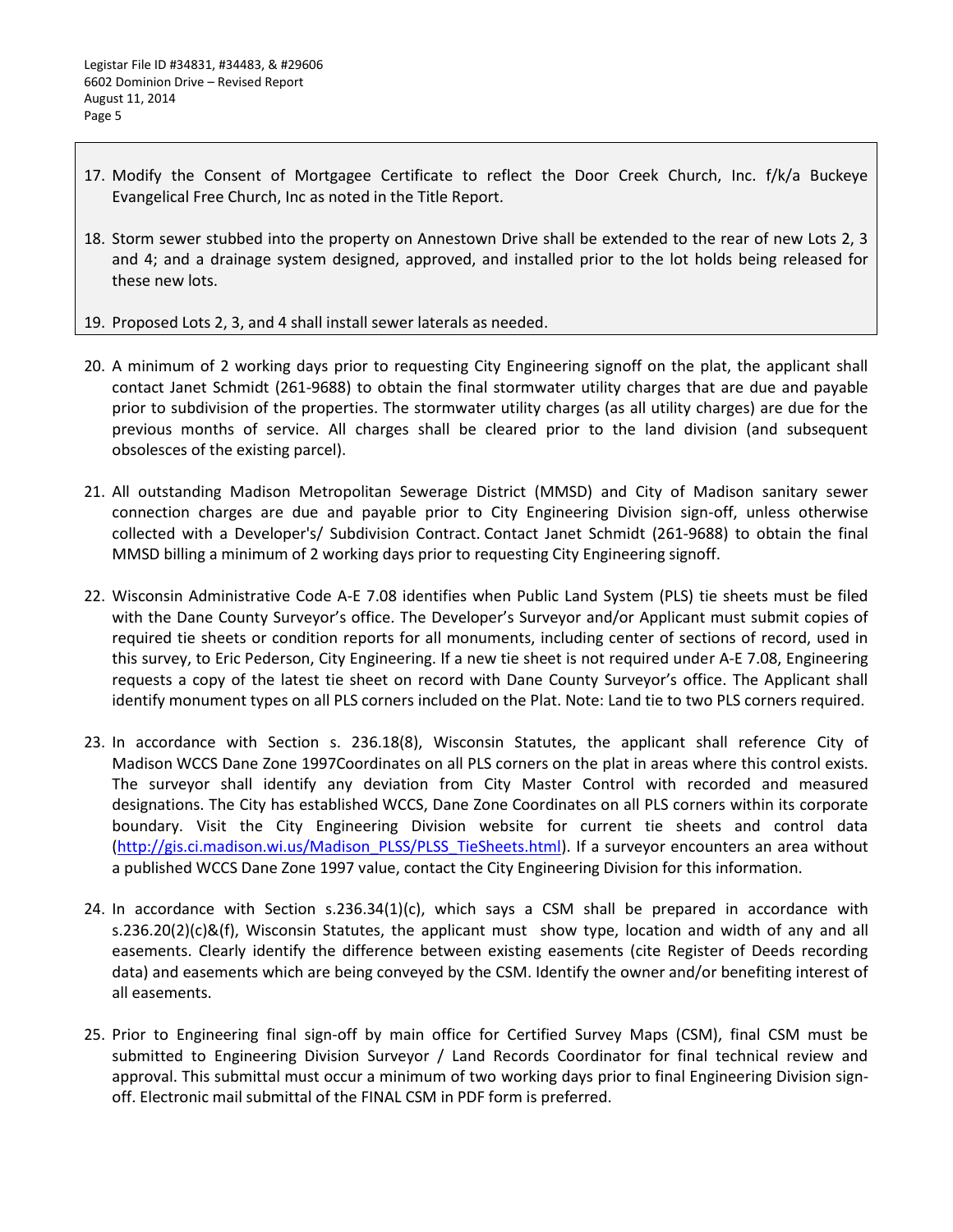Legistar File ID #34831, #34483, & #29606 6602 Dominion Drive – Revised Report August 11, 2014 Page 6

## **Traffic Engineering Division** (Contact Eric Halvorson, 266-6572)

This agency submitted a report with no recommended conditions of approval.

### **Zoning Administrator** (Contact Pat Anderson, 266-5978)

Comments were not provided in time to be included in this report.

#### **Fire Department** (Contact Bill Sullivan, 261-9658)

This agency submitted a report with no recommended conditions of approval.

**Parks Division** (Contact Kay Rutledge, 266-4714)

- 26. Park impact fees (comprised of the Park Development Impact Fee per MGO Sec. 20.08(2) and the Parkland Impact Fee in lieu of land dedication per MGO Sec. 16.23(8)(f) and 20.08(6)) will be required for all new residential development. The developer must select a method for payment of park fees before signoff on the conditional use. This development is within the Door Creek park impact fee district (SI23). Please reference ID# 01106.5 when contacting Parks Division staff about this project.
- 27. The developer shall put the following note on the CSM if park impact fees for the new residential lots are not paid prior to CSM approval: "LOTS / BUILDINGS WITHIN THIS SUBDIVISION/ DEVELOPMENT ARE SUBJECT TO IMPACT FEES THAT ARE DUE AND PAYABLE AT THE TIME BUILDING PERMIT(S) ARE ISSUED."
- 28. Approval of plans for this project does not include any approval to prune, remove or plant trees in the public right-of-way. Permission for such activities must be obtained from the City Forester, 266-4816.

**Water Utility** (Contact Dennis Cawley, 261-9243)

29. This property is not in a wellhead protection district. All wells located on this property shall be abandoned if no valid well operation permit has been obtained from the Madison Water Utility. The Water Utility will not need to sign off the final plans, and not need a copy of the approved plans.

#### **Office of Real Estate Services** (Contact Jenny Frese, 267-8719)

- 30. Prior to requesting approval sign-off of the CSM, executed signature block certifications shall be included for all parties of interest, pursuant to MGO Section 16.23(5)(g)4 and Wis. Stats. The certificate shall be prepared with the correct ownership interest and title shown in the title report.
- 31. A certificate of consent for all mortgagees/vendors shall be included following the Owner's Certificate(s) and executed prior to final sign-off. The title report erroneously reported the name of the mortgagee; therefore the name in the certificate needs to be revised to McFarland State Bank.
- 32. Per Under 236.21(3) Wis. Stats. and MGO Section 16.23(5)(g), the property owner shall pay all real estate taxes and special assessments for the subject property prior to CSM recording. As of July 24, 2014, the 2013 real estate taxes are paid for the subject property and there are no special assessments reported.